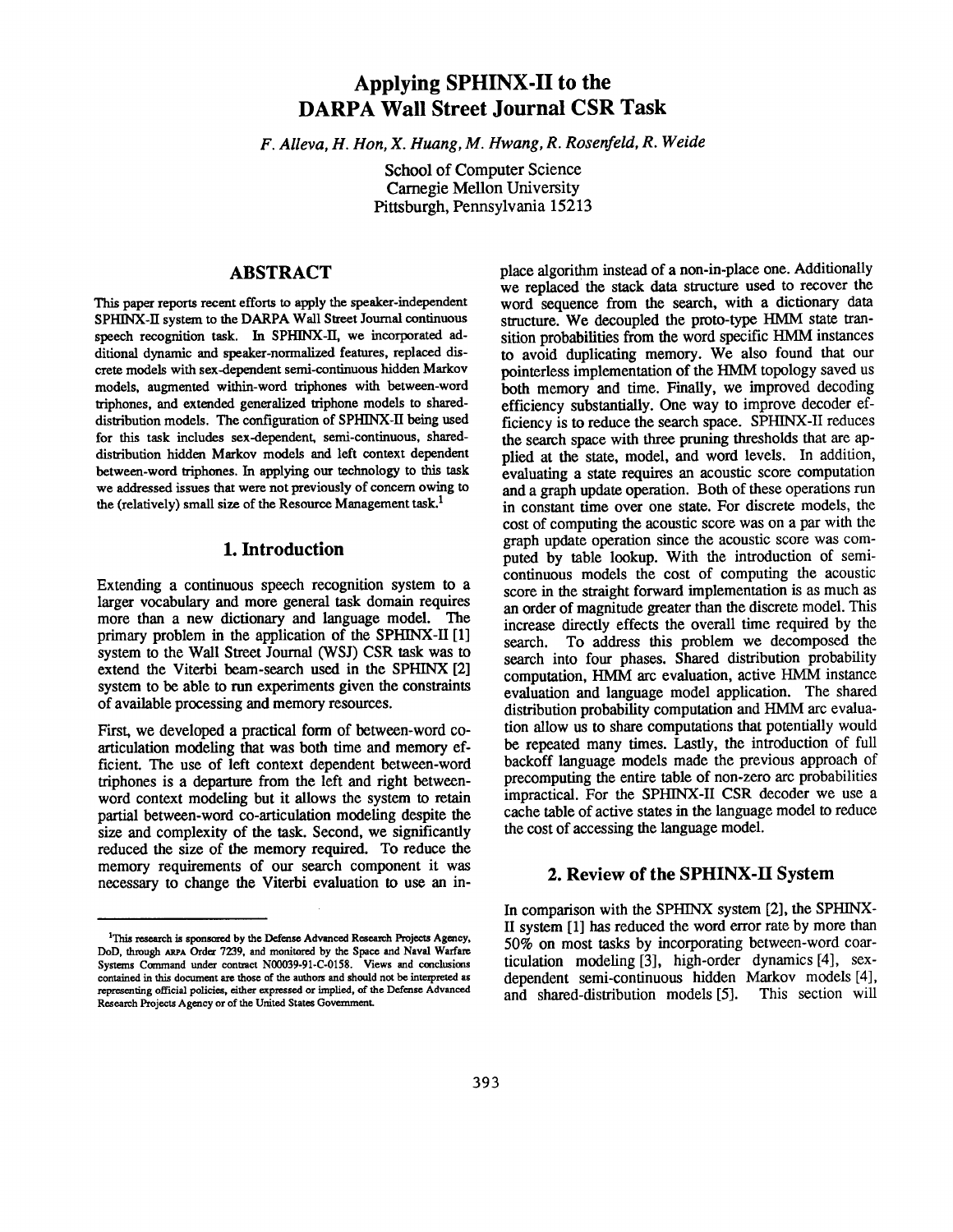review SPHINX-H that will be used as the baseline acoustic modeling system for this study.

### **2.1 Signal Processing**

The input speech signal is sampled at 16 kHz with a preemphasized filter,  $1 - 0.9 Z<sup>-1</sup>$ . A Hamming window with a width of 20 msec. is applied to the speech signal every 10 msec. A 32nd-order LPC analysis is used to compute the 12th-order cepstral coefficients. A bilinear transformation of cepstral coefficients is employed to approximate the mel-scale representation. In addition, relative power is also computed together with cepstral coefficients. The speech features used in SPHINX-II include LPC cepstral coefficients; 40-msec. and 80-msec differenced LPC cepstral coefficients; second-order differenced cepstral coefficients; and power, 40-msec differenced power, second-order differenced power. These features are vector quantized into four independent codebooks by the Linde-Buzo-Gray algorithm [6], each of which has 256 entries.

## **2.2 Training**

Training procedures are based on the forward-backward algorithm. Word models are formed by concatenating phonetic models; sentence models by concatenating word models. There are two stages of training. The first stage **is**  to generate the shared-distribution mapping table. Fortyeight context-independent *discrete* phonetic models are initially estimated from the uniform distribution. Deleted interpolation [7] is used to smooth the estimated parameters with the uniform distribution. Then **contextdependent** models are estimated based on the contextindependent ones. There are 16,713 triphones in the DARPA WSJ-CSR training corpus when both within-word and left-context-dependent between-word triphones are considered. To simplify training, one codebook discrete models were used, where the acoustic features consist of the cepstral coefficients, 40-msec differenced cepstrum, and power and 40-msec differenced power. After the 16,713 discrete models are obtained, the shareddistribution clustering procedure [5] is applied to create the senones, 6255 in the case of the WSJ-CSR task. The second stage is to train 4-codebook models. We first estimate 51 context independent, four-codebook discrete models with the uniform distribution. With these context independent models and the senone table, we then estimate the shared-distribution SCHMMs. Because of substantial difference between male and female speakers, two sets of sex-dependent SCHMMs are are separately trained to enhance performance.

To summarize, the configuration of the SPHINX-II for WSJ-CSR system is:

• four codebooks of acoustic features,

- semi-continuous, shared-distribution triphones models, over
- left-context-dependent between-word and within-word triphone models,
- sex-dependent SCHMMs.

#### **2.3 Recognition**

For each input utterance, the *artificial* sex is first determined automatically [8, 9]. After the sex is determined, only the models of the determined sex are activated during recognition. This saves both time and memory. For each input utterance, a Viterbi beam search is used to determine the optimal state sequence in the language network.

## **3. New Techniques for CSR Decoding**

## 3.1 Left Context Dependent Cross-Word Models

Using context dependent acoustic models across word boundaries presents two problems. The first of which is training the models and the second of which is using them in a decoder. The training problem is a relatively simple one. Since we are using a supervised training procedure it is simply a matter of transcribing the acoustic sequence to **account** for the cross-word phonetic context. An additional complication is introduced when optional silences can appear between words but this is also relatively easy to deal with by adding the appropriate optional phonetic sequences. One question that does arise is whether context dependent models for word beginning, word ending and word middle should be considered separately. In SPHINX-II they are kept separate [10].

The decoding problem is difficult since instead of a single word sequence to consider there are many alternative word sequences to consider. Consider the extension of a single word sequence  $W_{1,n}$ . Each possible one word extension of W gives rise to a particular phonetic right context at the end of  $w_n$ . There may be as many as N of these, where N is the number of basic phonetic units in the system. A similar problem appears when considering the best word sequence prior to a word  $w_{n+1}$ , each possible prior word, *w n,* gives rise to a particular phonetic left context for the start of  $w_{n+1}$ . The final case to consider is a word that is exactly one phonetic unit in length. Here the number of possibilities to consider is order  $N^2$ . None the less, for small tasks (< 1000 words) with artificial grammars, it is possible to precompile only the relevant phonetic transitions since not all possible transitions will be allowed by the artificial grammar. When a larger and more natural task is considered, one such as WSJ CSR, these techniques are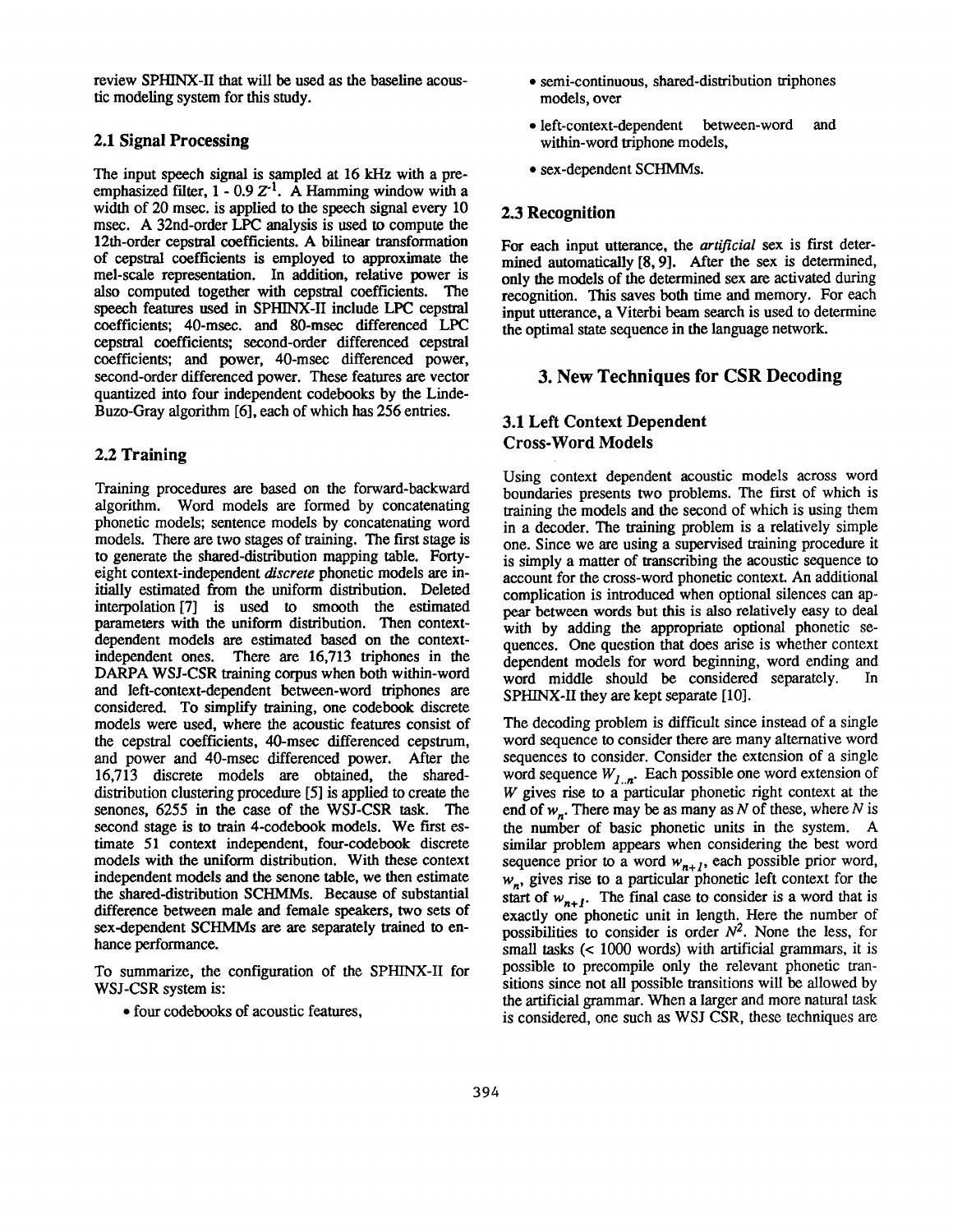

Figure 1: When decoding with the Bakis model the output distributions,  $lc_i$ , depend only on the name of the model. In the multiplexed Bakis model each  $lc<sub>i</sub>$  is a function of the model name *and the* word sequence history, *hist i.* 

not applicable because of memory and run time constraints.

We made two important modifications in the application of cross-word context dependent phonetic models. The first was to model only the left context at word beginnings and ignore the right context at word endings. The second was to use the word-sequence-history information in each state to select the appropriate left context model for that state. See figure 1. An advantage afforded by left-context-onlymodeling is that on each inter-word transition only one context is considered since the left context is uniquely determined by the word history  $W_{1,n}$ . If the right context is modeled all possible right contexts must be considered at word endings since the future is not yet known. The advantages afforded by using the best-word-sequence to **select** the appropriate left context model come in both space and time savings. Space is saved since only one model is needed at word beginnings rather than N. Time is saved since only one model is evaluated at word beginnings.

#### **3.2 Memory Organization**

The WSJ-CSR task is significantly different from the previous CSR tasks in the size of the lexicon and in the style of the language model. The lexicon is nearly an order of magnitude larger than previous lexicons and the language model contains more than two orders of magnitude more transitions than the Resource Management task. Several changes were required in the decoder design so that it could be run with out paging to secondary storage because of limited memory. Our redesign entailed changing the Viterbi evaluation to use an in-place algorithm, changing the management of history pointers to use a hash table rather than a stack, decoupling the prroto-type HMM state transition probabilities from the word specific HMM instances, and changing from a statically compiled language model to dynamically interpreted language model. Finally, the pointerless implementation of the HMM topology continued to save both memory and time.

**In Place Viterbi Evaluation.** In our previous decoder the Viterbi evaluation used a separate set of source and destination states. The advantage to this approach is that states may be updated without regard to order. The disadvantage to this approach is that two sets fields must be kept for each state. By changing to an in-place evaluation only one set of fields is needed. Another feature of the previous decoder was that a word HMM was instantiated by making a copy of the appropriate HMMs and concatenating them together. As result duplicate copies of the arc transition probabilities would be made for each occurrence of  $HMM_i$ in a word. To save this space a pointer to the proto-type HMM is kept in the instance HMM and the arc transition probabilities are omitted.

The pointerless topology is a feature of the previous decoder [11] that implicitly encodes the topology of the model in the evaluation procedure. Not only does this save the memory and time associated with pointer following but it also allows, at no additional cost, the order dependent evaluation required by the in place Viterbi evaluation. Taken together these changes reduced the per state memory cost from 28 bytes/state to 8 bytes/states.

History **Pointers and Language** Model. By using a *dictionary* data structure instead of a *stack* data structure we reduced the amount of memory devoted to the word history sequences by an order of magnitude. The reduction comes because the *dictionary* does not differentiate identical word histories with differing segmentations. Besides the memory savings an advantage to this approach is that word histories can be rapidly compared for equality. A disadvantage is that the true segmentation cannot be recovered using this data structure. Finally, a consequence of using a fully backed-off language model is that it was no longer practical to precompile a graph that encoded all the language model transitions. Instead the language model is dynamically interpreted at mn time.

#### **3.2 Search Reduction**

Viterbi beam search depends on the underlying dynamic programming algorithm that restricts the number of states to be ISI, where is S is the set of Markov states. For the bigram language model  $|S|$  is a linear function of W, the size of the lexicon. Therefore the time to decode an utterance is  $O(|S| * l)$  where *l* is the length of the input. The problem, at least when bigram language models are used, is not to develop a more efficient algorithm but to develop strategies for reducing the size of S. Beam search does this by considering only those states that fall with in some beam. The beam is defined to be all those states s, where *score(s)* is with in e of the *best\_score(S).* In the WSJ-CSR task the size of S has increased by almost an order of magnitude. With this motivation a refinement of the beam search strategy was developed that reduces the number of the states kept in the beam by a factor of two.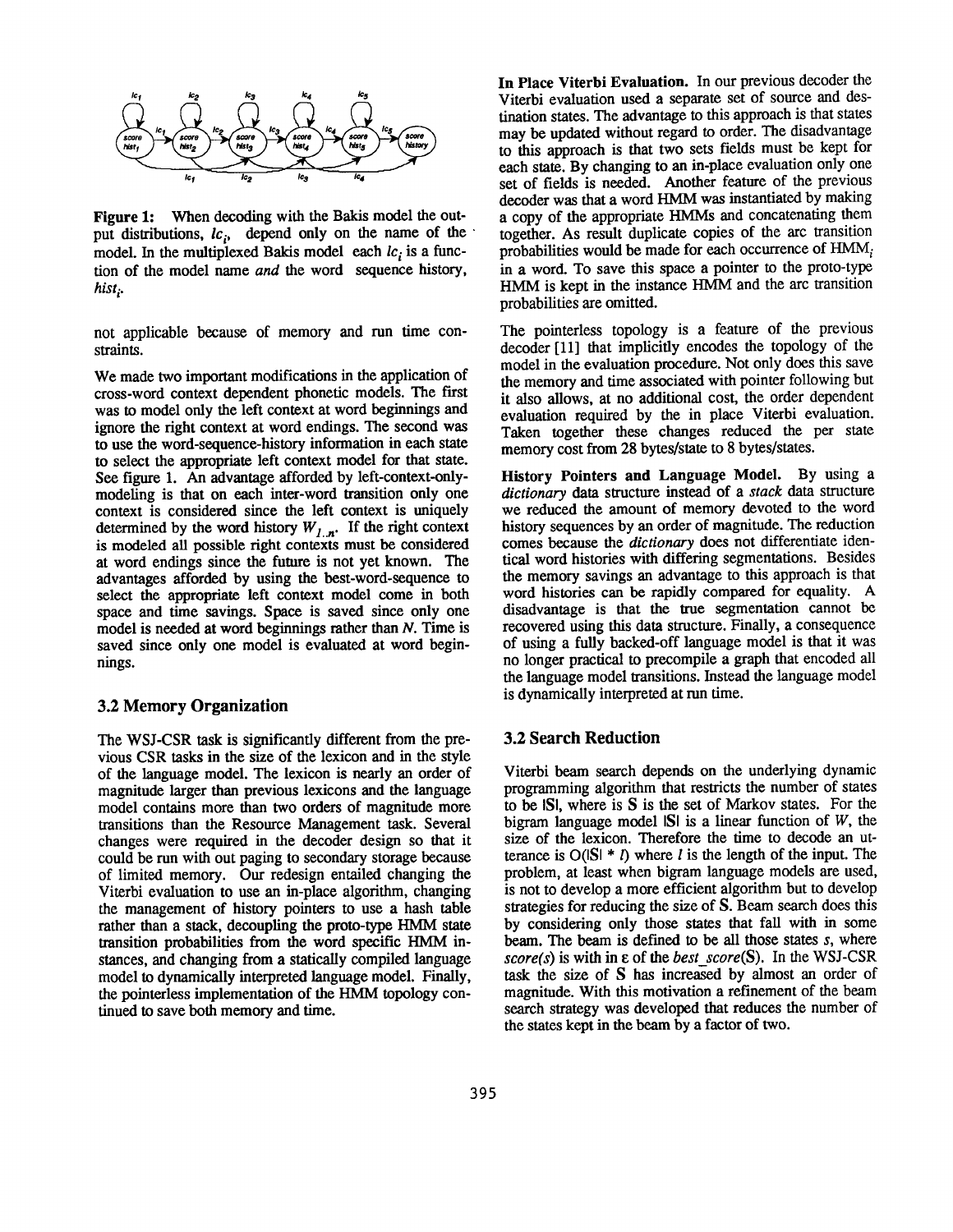In the previous implementation of the decoder the beam was defined as *beam* = {s | score(s) >  $\sigma$  + *best* score(S)}. To further reduce the size of the beam two additional pruning thresholds have been added. The first threshold,  $\pi$ , is nominally for phone level pruning and the second,  $\omega$ , is nominally for word level pruning. The set of states, P that  $\pi$  is applied to corresponds to the final (dummy) states of each instance of a phonetic model. The set of states W, that  $\omega$  is applied to corresponds to the final (dummy) states of the final phonetic models of each word. The inequality relationship among the three beam thresholds is given by eqn. 1. The set containment relationship among the three sets is given by eqn. 2.

$$
1. \sigma \geq \pi \geq \omega \quad 2. S \supset P \supset W.
$$

The motivation for partitioning the state space into subsets of states that are subject to different pruning thresholds comes from the observation that leads to the use of a pruning threshold in the first place. A state  $s$  is most likely to participate in the final decoding of the input when *score(s)*  is closest to *best\_score(S).* Similarly a phonetic sub-word unit is most likely to participate in the final decoding when *score(p)* is closest to *best\_score(S).* Likewise for the word units. The difference between the state sets P and W and the state set S is that there is more than a single state of contextual information available. Put another way, when there is more information a tight pruning threshold can be applied with out an increase in search errors. Currently all the pruning thresholds are determined empirically. Informally we have found that the best threshold settings for  $\pi$ and  $\omega$  are two and four orders of magnitude tighter than  $\sigma$ .

#### **3.3 Search Decomposition**

The search is divided into four phases.

- 1. shared distribution probability computation
- 2. HMM arc probability evaluation
- 3. active HMM instance evaluation
- 4. language model application

For each time frame the shared distribution probability computation first computes the probabilities of the top  $N=4$  codewords in the codebook. Then the top  $N$ codewords and their probabilities are combined with each of *D=6255* discrete output probability distribution functions. Although not all distributions will be used **at** every frame of the search a sufficiently large number are used so that computation on demand is less efficient.

The D output probabilities are then combined with the *M=16,713* models in the HMM arc probability evaluation. Here we only compute the arc probabilities of those HMMs that have active instances as part of a word. Two advantages accrue from separating the arc probability computation from the state probability computation. First the arc transition probability and acoustic probability need

| Decoder Development Summary |         |              |                       |  |  |
|-----------------------------|---------|--------------|-----------------------|--|--|
| Condition                   | Error % | Size<br>(Mb) | $\times$ Real<br>Time |  |  |
| baseline                    | 24.7%   | 172          | 167                   |  |  |
| + left context              | 19.5%   |              |                       |  |  |
| + Intr. Lang. Model         |         | 77           | 217                   |  |  |
| + Word Hist. Dict.          |         | 57           |                       |  |  |
| + Inplace Viterbi           |         | 53           |                       |  |  |
| + Multiple Pruning          |         |              | 63                    |  |  |
| + Acoustic Score            |         |              | 53                    |  |  |
| + HMM Arc                   |         |              | 46                    |  |  |
| + LM. Cache                 | 19.5%   | 57           | 40                    |  |  |

**Table** 1: The effect of each change to the decoder is summarized in terms of error rate, memory size and run time. The baseline result refers to the results obtained with original decoder that implemented no cross word modeling.

only be combined once. Second this naturally leads to storing HMM arc transition probabilities separately from the HMM instances which results in a space savings.

The active HMMs, ie. those HMM instances corresponding to phones in an active word, are updated with arc probabilities from the corresponding HMM protc-type. In this case updating an HMM means combining all the HMM instance state probabilities with the appropriate arc probabilities of the proto-type HMM and performing the Viterbi update procedure.

For each word history  $h$  ending at time  $t$  the language model is consulted for the vector of probabilities corresponding to the probability of each of one word extension of h. Between the language model and the word transition module sits a cache. For the WSJ-CSR 5000 word system, a 200 entry  $LRU^2$  cache provides a hit rate of 92%. The cache reduces the cost of using this language model by an order of magnitude. For the a 5000 word lexicon, a 200 entry cache requires four megabytes.

## **4. WSJ-CSR Experimental Setup**

The WSJ corpus consists of approximately 45-million words of text published by the Wall Street Journal between the years 1987 and 1989. This corpus was made available through the Association for Computation Linguistics/Data Collection Initiative (ACL/DCI) [12].

<sup>2</sup>LRU - least recently used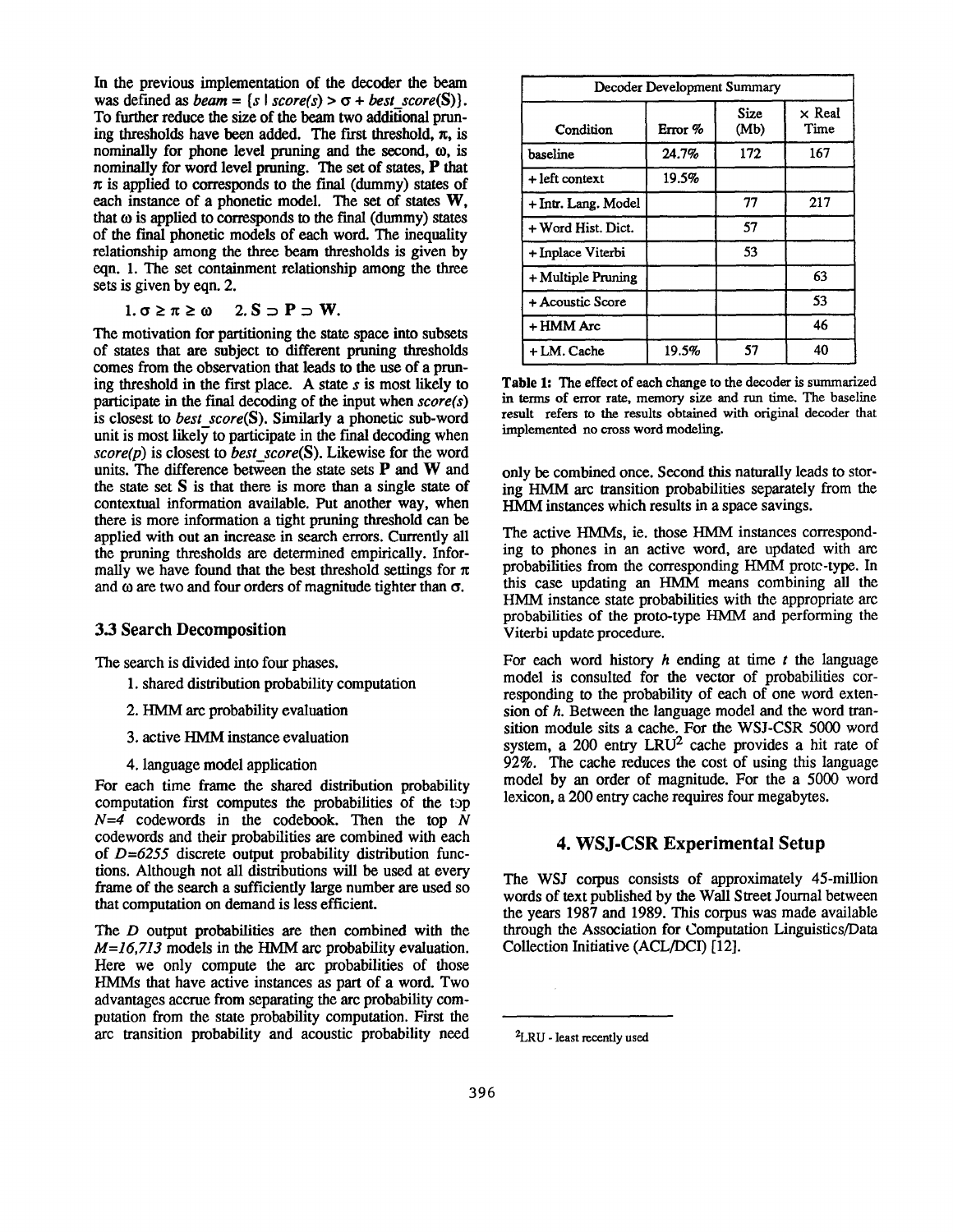### **4.1. Language Models**

For the purposes of the February dry run eight standard bigram language models were provided by D. Paul at Lincoln Labs [13]. The language models were trained only on the WSJ data that was not held out for acoustic training and testing. The language models are characterized along three dimensions, lexicon size (5k or 20k), closed or open vocabulary, and verbalized (vp) or non-verbalized pronunciation (nvp). The distinction between open closed vocabulary models is in the method used to chose the lexicon. For the open vocabulary the lexicon approximately consists of the  $N$  most common words in the corpus. For the closed vocabulary, a set of  $N$  words were selected in a manner that would allow the creation of a sub-corpus that would have 100% lexical coverage by this closed vocabulary. For further details see [14]. The development test set perplexities for the eight language models are given **in table 2.** 

## **4.2. Training and Evaluation Acoustic Data Sets**

The base line speaker independent training data set provided by the National Institute of Standards and Technology (NIST) [15] consisted of 7240 utterances of read WSJ text equally divided among VP and NVP texts. The texts chosen to train the system were quality filtered to remove very long and very short short sentences as well as removing sentences containing words not among the 64k most frequently occurring words in the WSJ corpus [13]. The data was collected from  $84<sup>3</sup>$  speakers, equally divided among male and female persons. Data recording was performed at three different locations, MIT, SRI and TI. At all three locations the same close speaking, noise canceling microphone was used however environmental conditions vary from a sound both to a laboratory environment. At CMU we used a subset of the 7240 utterances, excluding 89 of the 7240 utterances because they contained cross talk or over-laying noise events as indicated by the detailed orthographic transcription (DOT) of the utterance.

| Lexicon Size |        |      |        |      |  |  |
|--------------|--------|------|--------|------|--|--|
|              | 5k     |      | 20k    |      |  |  |
|              | closed | open | closed | open |  |  |
| vp           | 80     | 72   | 158    | 135  |  |  |
| nvp          | 118    | 105  | 236    | 198  |  |  |

Table 2: Perplexity of the eight standard language models on the development test set. VP - verbalized pronunciation. NVP - nonverbalized pronunciation.

The speaker independent evaluation data set consisted of eight data sets containing a total of 1200 utterances from 10 speakers. Again each data set was equally divided among male and female speakers. For further details on the evaluation test sets see [14].

## **4.3 Acoustic Configuration**

The configuration of SPHINX-II for WSJ-CSR consists of 16,713 phonetic models that share 6255 semi-continuous distributions. For between word modeling only the left context is considered. There is no speaker normalization component or vocabulary adaptation component. The dictionary provided by Dragon Systems was programatically converted into the CMU style phonetic baseforms with some additional manual post processing to fix problems with the transcription of flaps /dx/.

## **4.4 Results**

The official NIST results are given in the following table. Each line of the table gives results for a particular test from the si\_evl test suite. The test sets are 5 (5000 word closed), 20 (20000 word closed), sp (spontaneous) and rs (read spontaneous). These four test sets are further subdivided to vp and nvp conditions. The final condition for each test is the language model used. For these tests only two models, 5c (5000 word closed) and 50 (5000 word open) were used. For further details on the testing datasets see [14]. The table is largely self explanatory other than the column labeled  $2\sigma$ . This column is simply two times the standard deviation of the average word error rate computed from word error rates on a sentence by sentence basis. As expected the vp tests out perform the nvp tests and the the open language model out performs the closed language model when the test data set contains words from outside the language models lexicon. It should be noted however that the vp portion of the test is probably the more difficult set since when we remove the highly reliable punctuation words words from the scoring, the error rate for the remaining words is actually higher than the one obtained in the nvp case. We attribute this to the increased number of disfluencies caused by verbalized pronunciation and to the detrimental effect on the bigram language model.

#### **5. Summary**

The successful application of SPHINX-II to the WSJ-CSR task demonstrates the utility of distribution sharing for training a large number of triphones with a relatively small amount of data. We also have demonstrated the utility of the Viterbi-beam search for decoding in the context of a much larger task. Beyond the algorithmic improvements made to the decoder a major factor in reducing decoding time to just under 50 times real-time, is the availability of crisp acoustic models.

<sup>3</sup>One of the speakers in the training data set was recorded twice but **at**  different sites and so this person is counted as two different speakers.